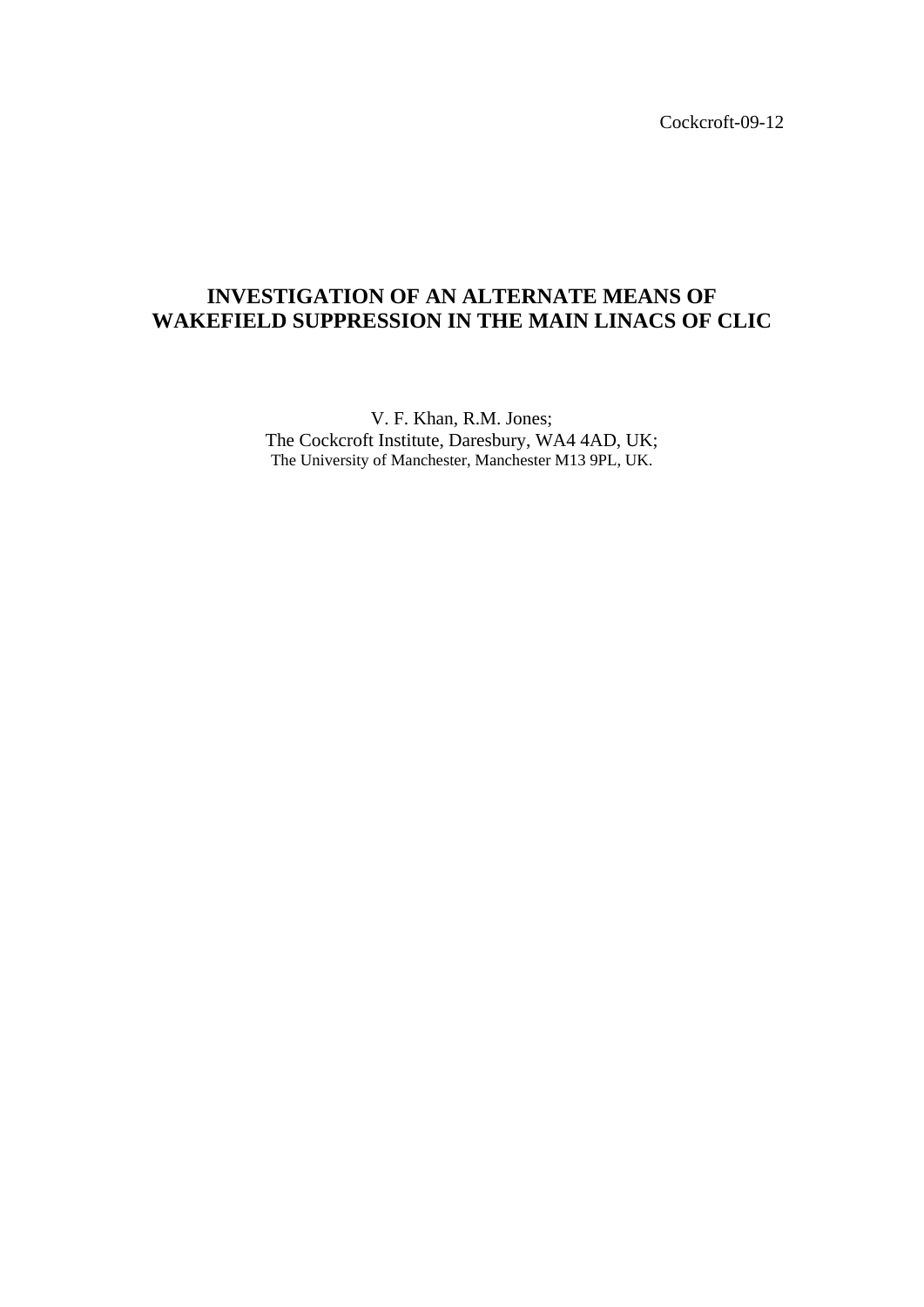# **I1VESTIGATIO1 OF A1 ALTER1ATE MEA1S OF WAKEFIELD SUPPRESSIO1 I1 THE MAI1 LI1ACS OF CLIC\***

V. F. Khan, R.M. Jones; The Cockcroft Institute, Daresbury, WA4 4AD, UK; The University of Manchester, Manchester M13 9PL, UK.

#### *Abstract*

 We report on suppression of long-range wakefields in CLIC accelerating structures. Strong detuning and moderate damping is employed. In these initial design studies we focus on the CLIC\_G structure and enforce a moderate Q of 300 and 500. We maintain a dipole bandwidth of approximately 1 GHz as specified from breakdown constraints in a modified structure, CLIC\_DDS. The circuit model, which facilitates a rapid design of manifolds slot-coupled to the main accelerating cells, is described.

### **I1TRODUCTIO1**

The CLIC design for a lepton machine aims at 3 TeV centre of mass collisions through acceleration with normal conducting (NC) linacs operating at a gradient of 100 MV/m. The ultra-relativistic beam excites an electromagnetic (e.m.) field which has both intra-bunch (short-range) and inter-bunch (long-range) components, represented as wakefields. This wakefield has a longitudinal component, which effects the energy spread of the bunches and, a transverse component which dilutes the beam emittance and can give rise to a BBU [1] instability. In this work we investigate suppression of the transverse component of the long-range wakefield.

These wakefields, in the present baseline CLIC design, [2] are suppressed by waveguides which couple out the fields from each accelerating cell. This results in strong damping  $(O~10)$  and entails dielectric damping materials being closely located to the cells. We present an alternate design which entails strong detuning of the cell frequencies and moderate damping  $(O \sim 300-500)$ . The latter is reflected through four manifolds running along the walls of the accelerator. The broad principles of the design are similar to that used in the NLC/GLC [3]. However, the requirements for CLIC on wakefield suppression are more stringent, as the bunches are separated from one another by  $\sim 0.5$  ns, compared to 1.4 ns in the NLC/GLC [4]. Our original design [5], with an enforced first band dipole bandwidth of ~3 GHz, enabled the wakefields to be adequately suppressed for all trailing bunches. However, electrical breakdown constraints imposed, due to ambitious accelerating field gradients sought, contain the allowable iris range and hence the bandwidth has been restricted to  $\sim$  1 GHz. Here we present initial results based on these restrictions.

### **U1COUPLED CELL DISTRIBUTIO1**

The present CLIC baseline design for each accelerating structure consists of 24 cells with an iris range of 3.15

commission under the FP7 research infrastructure grant no. 227579.

mm to 2.35 mm. Tapering the irises within the structure ensures that a range of modes are excited which do not add coherently. We enforce an erf distribution of the dependence of the iris radius with cell number. The mode density dn/df, characteristic kick factor weighted density function Kdn/df, together with an indication of mode location, for a structure effectively consisting of four times the number of cells, is illustrated in Fig. 1.



Figure 1: Kick factor weighted density function Kdn/df (red curve), density function (blue-dashed) and mode separation (black lines).

The Gaussian distribution used in this design is not necessarily the optimum distribution as other functional forms may give rise to a more rapid decay of the wakefield [6]. The Fourier transform of the N-cell Gaussian Kdn/df distribution provides an indication of the fall-off of the wakefield [5]. However, as the tails of the Gaussian distribution are truncated, a more accurate calculation of the envelope of the uncoupled wakefield is given by [5]:

$$
W_t = 2\overline{K}e^{-2(\pi\sigma t)^2}|\chi(t,\Delta f)|
$$
 (1)

where  $\overline{K}$  is the average kick factor, the  $\chi$  factor is defined in  $[5]$  and  $\Delta f$  represents the dipole bandwidth of:

$$
K\frac{dn}{df} = N\frac{\overline{K}}{\sqrt{2\pi}\sigma}e^{-\left(f-f_0\right)^2/2\sigma^2}
$$
 (2) We

chose a bandwidth of  $3\sigma$  or  $\sim 0.05f_0$ . In order to calculate the long-range behaviour of the wake function we utilise a circuit model which includes TE-TM dipole modes coupled via TE modes to a manifold through slots cut into each cell. This circuit model includes a double chain of L-C circuits capacitively coupled to a transmission line [3]. The wakefield is calculated by a spectral method which requires 8 parameters and the corresponding kick factors to be obtained for each cell of the accelerating structure. We parameterise the structure by choosing 7 fiducial cells and the parameters of the other cells are Research leading to these results has received funding from European<br>commission under the EP7 research infrastructure grant no 227579 obtained by cubic spline interpolation. This procedure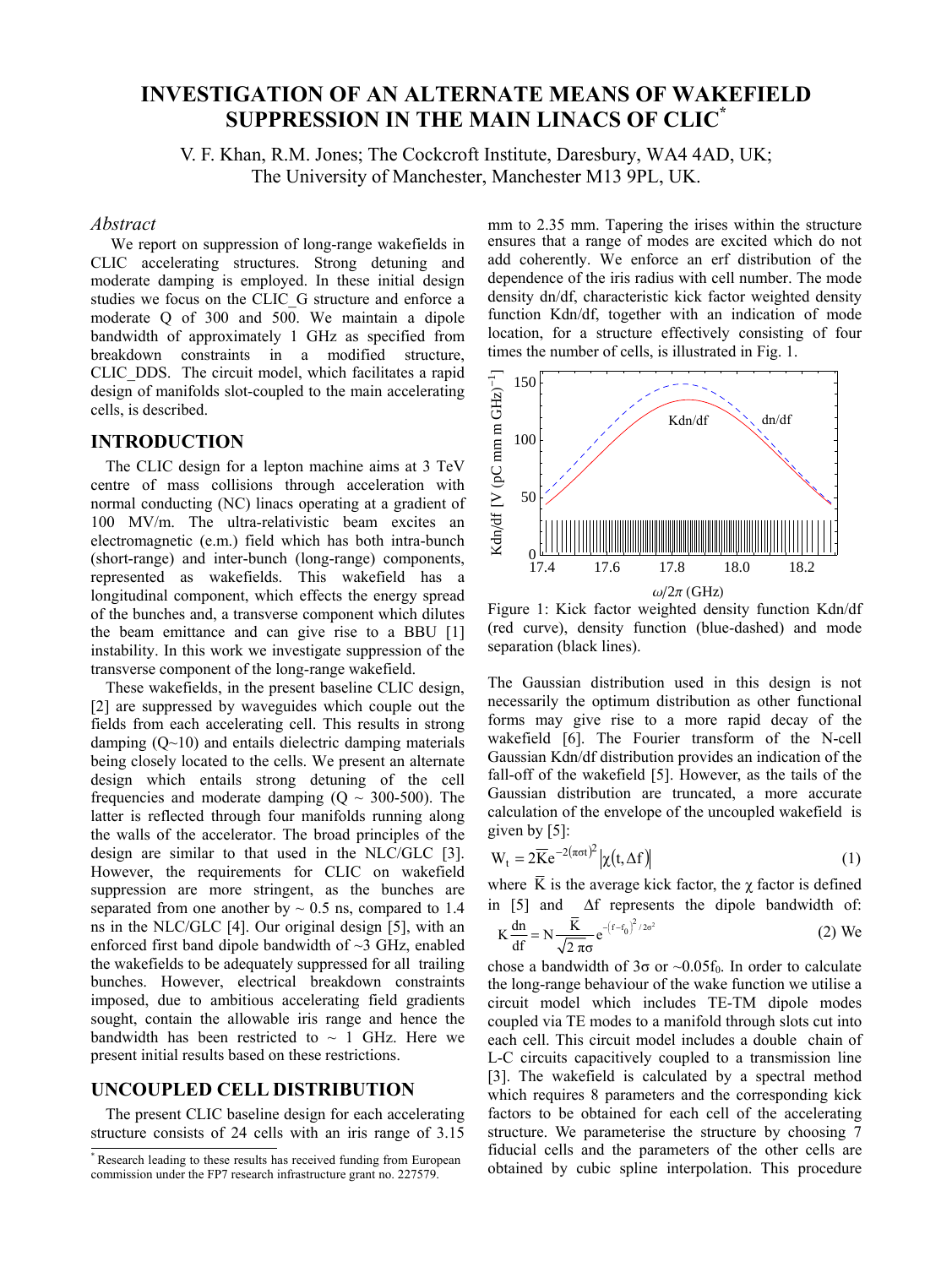allows an efficient determination of the wakefield. The parameters are subsequently made functionally dependent on the synchronous frequencies of each cell. This facilitates a rapid evaluation of the wakefield for new distributions. The parameters of each cell are obtained through solving 8 coupled non-linear equations, resulting from the circuit equations, for each fiducial cell subjected to infinite periodic boundary conditions. The circuit equation describing a dipole mode of frequency f coupled to the manifold at a phase advance per cell of ψ is given by [3]:

$$
\begin{aligned}\n&\left\{ \left(1 + \eta \cos \psi\right) / f_0^2 + \Gamma^2 / \alpha / \left(F^2 - f^2\right) - f^{-2} \right\} \\
&\left[ (1 - \hat{\eta} \cos \psi) / \hat{f}_0^2 - f^{-2} \right] - \eta_x^2 / \left( f_0 \hat{f}_0 \right) \sin^2 \psi \right\} \\
&\left[ \cos \psi - \cos \phi \right] = \\
&\Gamma^2 F^2 / \left( F^2 - f^2 \right) \left( \pi L/c \right)^2 \left[ (1 - \hat{\eta} \cos \psi) \hat{f}_0^2 - \hat{f}^{-2} \right] \text{sinc}\varphi\n\end{aligned} \tag{3}
$$

where all parameters are described in [3]. The corresponding dispersion curves are illustrated in Fig. 2.



Figure 2: Brillouin diagram for cell 1 of CLIC\_DDS. Points represent simulations and the solid (long-dashed) curves represent the coupled (uncoupled) dipole modes. The short-dashed curves represent the uncoupled manifold mode.

All points have been obtained with HFSS v11 operating in the eigenmode module. The red points are used in solving the coupled non-linear equation and the curves are required to pass through these points. The additional (black) points provide an indication as to the quality of the fits and are not used in the parameter determination. The field distribution of the lower 0 and the lower  $\pi$  mode are illustrated in Fig. 3.



 Figure 3: Electric field in a CLIC\_DDS cell with quarter symmetry at 0 phase (a) and  $\pi$  phase (b), corresponding to  $ω/2π = 14.37$  GHz and 17.41 GHz respectively

The dipole mode is excited at the point where the light line intersects the curves, at the synchronous point. This mode is in the vicinity of a  $\pi$  phase advance and Fig. 3(b) indicates the expected dipole mode field; in this case it is confined to the region of the cell. The mode subsequently travels down the accelerating structure and couples out to the manifold through slots downstream. Once the parameters of all 7 cells have been obtained in this manner, others are obtained by interpolation. This facilitates the coupled wakefield to be determined through the spectral method

## **SPECTRAL CALCULATIO1 OF THE WAKE FUNCTION**

The matrix describing the currents excited in each of the cells, modelled by coupled L-C circuits [7], is:

$$
\begin{pmatrix}\n\hat{H} - \lambda U & H_x^{\dagger} & 0 \\
H_x & H - \lambda U & -G \\
0 & G & -R \end{pmatrix} \begin{pmatrix} \hat{a} \\ a \\ A \end{pmatrix} = \begin{pmatrix} \lambda B \\ 0 \\ 0 \end{pmatrix}
$$
\n(4)

or in a condensed form:  
\n
$$
(\overline{H} - \lambda U)\overline{a} = \lambda \overline{B}
$$
\n(5)

Here,  $f = \omega/2\pi = 1/\sqrt{\lambda}$  is the frequency, H ( $\hat{H}$ ) describes TE (TM) modes,  $H_x$  is the cross coupling matrix (between TE and TM modes). G and R are manifold coupling matrices and U is the identity matrix. Each sub-matrix within the matrix described by Eq. (4) is of dimension N  $x \text{ N}$  (N = 96 for the 4-fold interleaved CLIC structure). The eigenvalues  $(\lambda)$  and eigenmodes of the above matrix allow the coupled kick factors and coupled mode frequencies to be determined. The envelope of the transverse wakefield can, in principle, be determined as a sum over modes [5]. However, as the coupling is particularly large, the shift in the coupled frequency compared to uncoupled values changes the character of the modes. For this reason we use the spectral function method [3], specially developed for this purpose. The spectral function  $S(\omega)$  is given by  $4Im{Z(\omega)}$ , where:

$$
Z\left(\omega\right) = \frac{1}{2\pi^2} \sum_{n,m}^{N} \sqrt{K_{s}^{n} K_{s}^{m} \omega_{s}^{n} \omega_{s}^{m}} \exp\left[\left(\ j\omega L/c\right) f\left(n-m\right)\right] \tilde{H}_{nm}
$$
 (6)

Here the 3N x 3N matrix,  $\tilde{H}$ , is given by:

$$
\widetilde{H} = \overline{H} \left( U - \lambda^{-1} \overline{H} \right)^{-1}
$$
\n(7)

L refers to the length of each accelerating cell and  $K_s^n$  is the single-cell kick factor evaluated at the synchronous frequency  $\omega_s/2\pi$  for mode n. All the other parameters are as described in [3]. The corresponding envelope of the transverse wakefield in the time domain is:

$$
W_{t}(t) = \frac{\theta(t)}{2\pi} \left| \int_{0}^{\infty} S(\omega) \exp(j\omega t) d\omega \right|
$$
 (8)

Here  $\theta(t)$  is the Heaviside step function. We apply this technique to a modified parameter set based on CLIC\_G to populate all matrices in Eq. (4). In order to provide adequate sampling of the uncoupled 2Kdn/df distribution (Fig. 1) the mode frequencies are interleaved by utilising 4xN cells in the spectral function calculation. In this manner, the dipole frequencies of cells in neighbouring